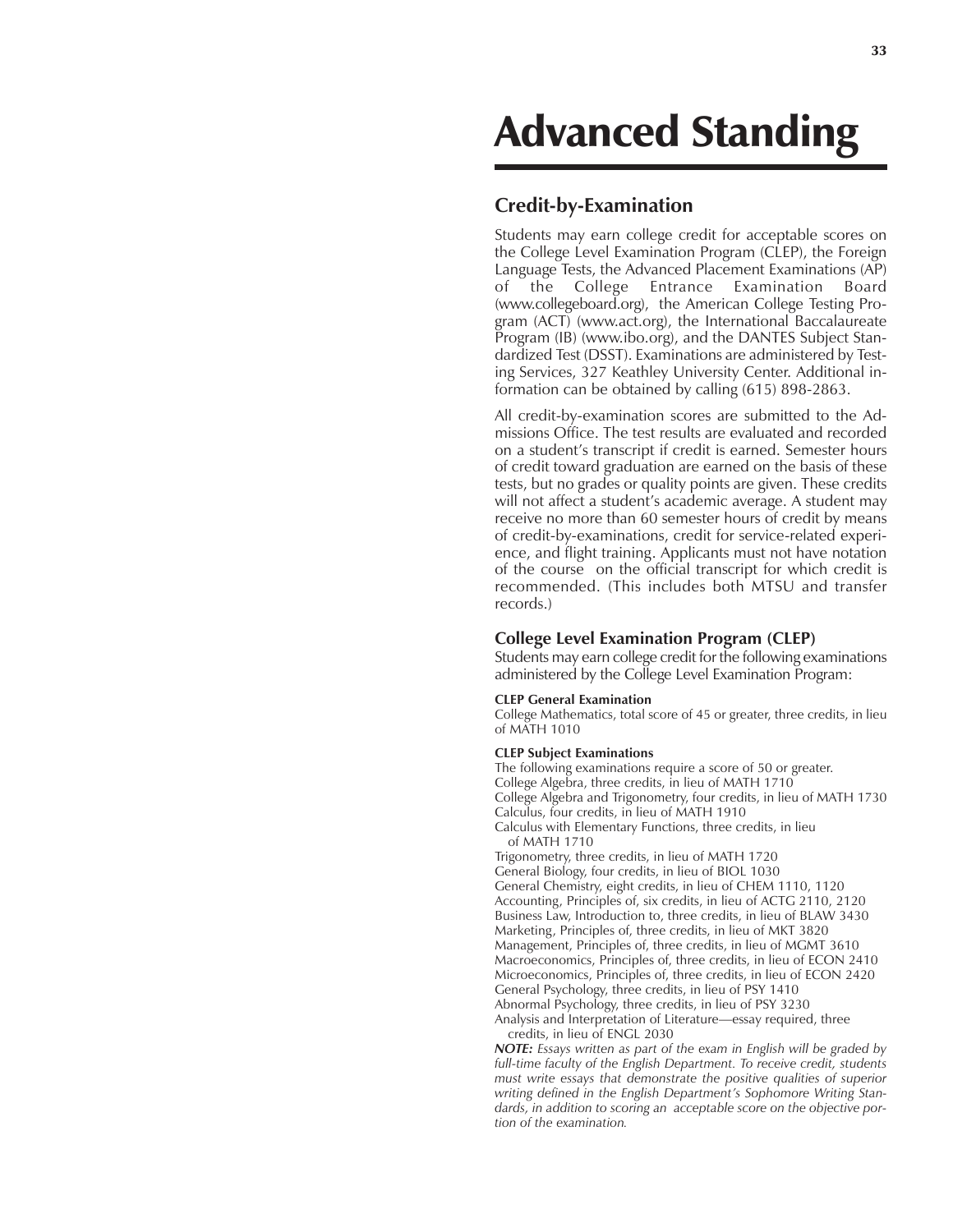American History I: Early Colonizations to 1877, three credits, in lieu of HIST 2010

- American History II: 1865 to Present, three credits, in lieu of HIST 2020
- Western Civilization I: Ancient Near East to 1648, three credits, in lieu of HIST 1010
- Western Civilization II: 1648 to Present, three credits, in lieu of HIST 1020

American Government, three credits, in lieu of P S 2010 Sociology, Introductory, three credits, in lieu of SOC 1010

## **College Entrance Examination Board (CEEB)**

MTSU participates in the Advanced Placement (AP) Program of the College Entrance Examination Board and grants appropriate semester hours credit to qualified students presenting official record of a grade of 3 or above on the appropriate CEEB examination. Semester hours credit in the amount carried by the course or courses from which the student is exempted by CEEB advanced placement examination will be awarded.

U.S. Government and Politics, three credits, in lieu of P S 2010 U.S. History, six credits, in lieu of HIST 2010, 2020 Art History, three credits, in lieu of ART 1910 Studio Art, three credits, in lieu of ART 1610 or 1620

Biology, four credits, in lieu of BIOL 1030

(Science majors may receive credit for BIOL 1110, 1120 upon recommendation of chair, Department of Biology)

Chemistry, eight credits, in lieu of CHEM 1110, 1120 Comparative Government and Politics, three credits, in lieu of P S 1010

Computer Science A, four credits in lieu of CSCI 1170 Computer Science AB, four credits, in lieu of CSCI 2170\* Macroeconomics, three credits for ECON 2410 Microeconomics, three credits for ECON 2420 English Composition/Literature, three credits, in lieu of ENGL 1010 English Language, three credits, in lieu of ENGL 1010 Environmental Science, three credits, in lieu of EST 2810 European History, three credits, in lieu of HIST 1020 Foreign Languages and Literatures, six credits, in lieu of SPAN 1010 and 1020, FREN 1010 and 1020, GERM 1010 and 1020,

LATN 1010 and 1020 Calculus AB, four credits, in lieu of MATH 1910 Calculus BC, four credits, in lieu of MATH 1920 Statistics, three credits, in lieu of MATH 1530

Music Theory, three credits, in lieu of MUTH 1000 Physics B, four credits, in lieu of PHYS 2010, 2011\* Physics C, four credits, in lieu of PHYS 2110, 2111\*

Psychology, three credits, in lieu of PSY 1410

*\*NOTE: A grade of 4 or above is required to receive four credits in lieu of CSCI 2170, PHYS 2010/2011, PHYS 2110, 2111*

## **ACT Proficiency Examination Program**

Students may earn college credits for acceptable scores on the Proficiency Examination Program of ACT. When standard scores are employed by ACT, the minimum score for credit shall be the standard score equivalent to the 50th percentile rank. When letter grades are employed by ACT, credit will be given for students who present a score of A, B, or C. When the Pass/Fail system is used by ACT, credit will be given for a grade of Pass. The following examinations have been approved from the ACT Proficiency Examination Program:

#### **ACT-PEP**

American History, six credits, in lieu of HIST 2010, 2020 Physical Geology, six credits, in lieu of GEOL 1030 plus 2 hours elective in Earth Science Freshman English, six credits, in lieu of elective credit only Shakespeare, six credits, in lieu of ENGL 4330, ENGL 4340 Intro. to Criminal Justice, three credits, in lieu of CJA 1100 Criminal Investigation, three credits, in lieu of CJA 4330 Accounting Level I, three credits, in lieu of ACTG 2110 Accounting Level II and Accounting Level III, Area II, three credits, in lieu of ACTG 3310

Abnormal Psychology, three credits, in lieu of PSY 3230 Anatomy and Physiology, three credits, in lieu of BIOL 2030 Economics and Finance, three credits, in lieu of ECON 4510 Statistics, three credits, in lieu of MATH 1530 or PSY 3020

*NOTE: Regents College Examinations are accepted in lieu of ACT-PEP examinations. Credit is awarded based upon the ACT-PEP criteria listed above.*

# **DANTES Subject Standardized Test (DSST)**

Students may earn college credit for acceptable scores on the DANTES Subject Standardized Test (DSST) if recommended by the American Council on Education (ACE). MTSU awards lower-division and upper-division credit based on the ACE recommendation. Students should submit an official DANTES transcript to the MTSU Undergraduate Admissions office for review. A student may receive no more than 60 semester hours of credit by means of DSST, credit-byspecial exam, credit for service-related experience, and flight training.

*NOTE: Due to accreditation requirements, the Jennings A. Jones College of Business will not allow DSST upper-division credit to count toward graduation.*

#### **Credit by Special Examination (Undergraduate)**

Any student enrolled in the University who receives departmental approval is eligible to receive credit by special examination for certain MTSU courses. Competence gained through study and/or experience may provide background for students who wish to attempt such examinations. Credit by special examination may be given for undergraduate courses listed in the catalog with the exception of

- 1. courses described as directed research or directed independent study;
- 2. any course from which student has been exempted by placement examination;
- 3. courses not approved by the department.

*NOTE: A nonrefundable fee of \$20.00 will be charged for each semester hour of credit.*

Students seeking credit by examination should, on forms provided by the Admissions Office, request approval from the chair of the department or director of the school in which the course is offered. The method for designing, administering, and evaluating the special examination will be determined by the department/school. The examination shall be comparable in scope and difficulty to a comprehensive final examination in that course. No student will be allowed to repeat a special examination in a given course within one year.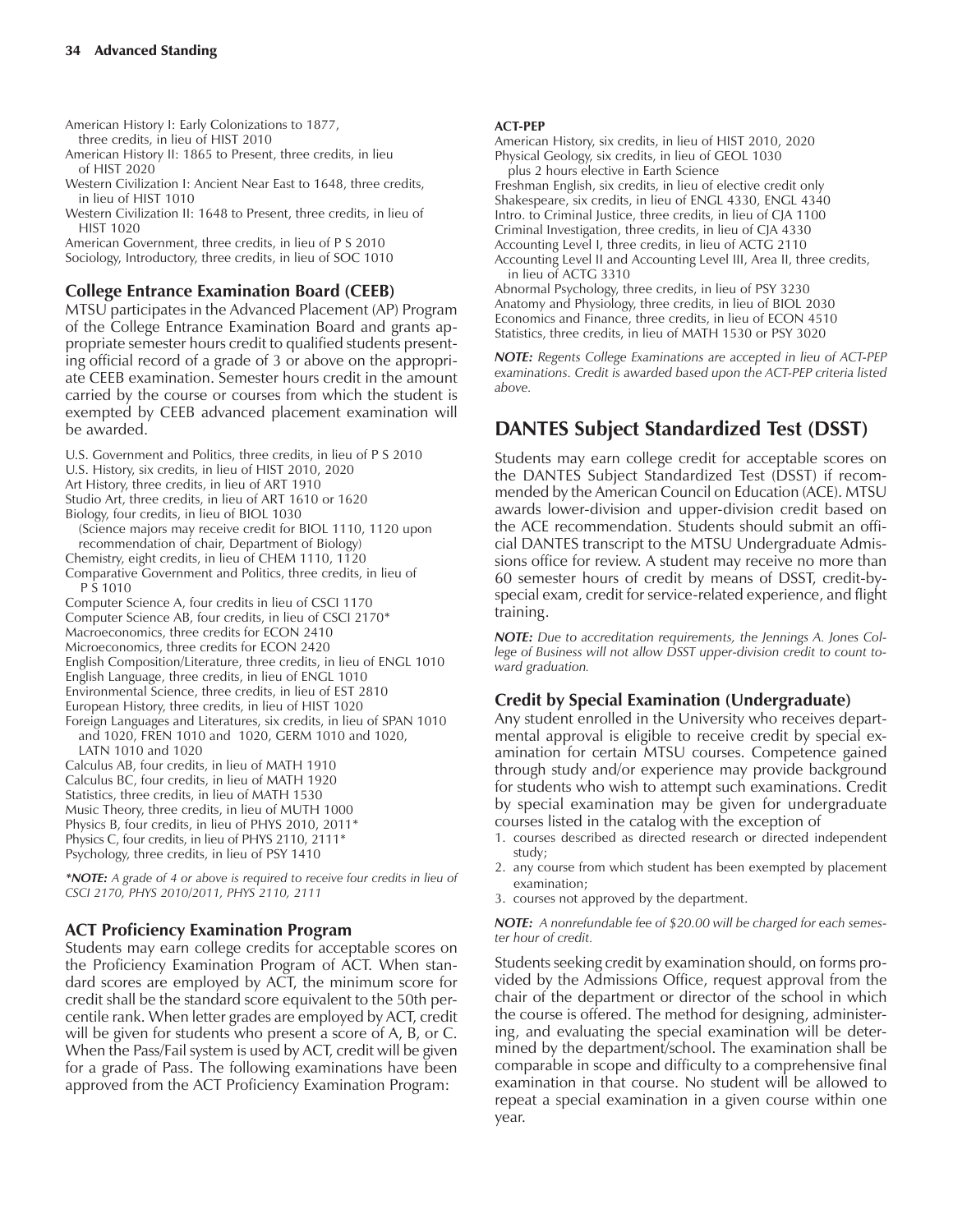The student will receive credit, to be recorded as P (Pass) on the student's transcript, upon passing the examination with a minimum equivalent grade of C. Credit by special examination cannot be used in the determination of the 25 percent credit earned through instruction offered by MTSU.

#### **Credit for Freshman English**

- 1. Entering freshmen whose standard score on the English section of the Enhanced ACT is 32 or better will be given six hours credit for ENGL 1010 and 1020. If any such student elects to enroll in composition rather than receive credit, he/she must enroll in ENGL 1010 and 1020.
- 2. Entering freshmen who present the SAT examination for admission shall select English based on the following:
	- a. Students whose SAT verbal scores are 450 or below are required to undergo further testing.
	- b. Students whose SAT verbal scores are 460 through 710 are required to complete ENGL 1010 and 1020 in sequence.
	- c. Students whose SAT verbal scores are 720 or above may be given credit for ENGL 1010 and 1020.

## **International Baccalaureate Program**

Students may earn college credit for acceptable scores on examinations administered by the International Baccalaureate Organization.

#### **IB Score/MTSU Credit:**

- Score of 5 or higher in Physics (higher or standard level exam)/PHYS 2010 and 2011, four credits
- Score of 6 or higher in Physics (higher or standard level exam)/PHYS 2010, 2011, 2020, and 2021, eight credits
- Score of 5 or higher in Biology (higher level exam)/BIOL 1110 and 1120, eight credits
- Score of 4 or higher in Mathematics (higher level exam)/MATH 1910, 1920, plus three hours lower-division mathematics elective credit, eleven credits
- Score of 6 or higher in History (higher level exam)/three hours lower division history elective credit
- Score of 5 or greater in Language A1 (higher level exam)/ENGL 1010, three credits